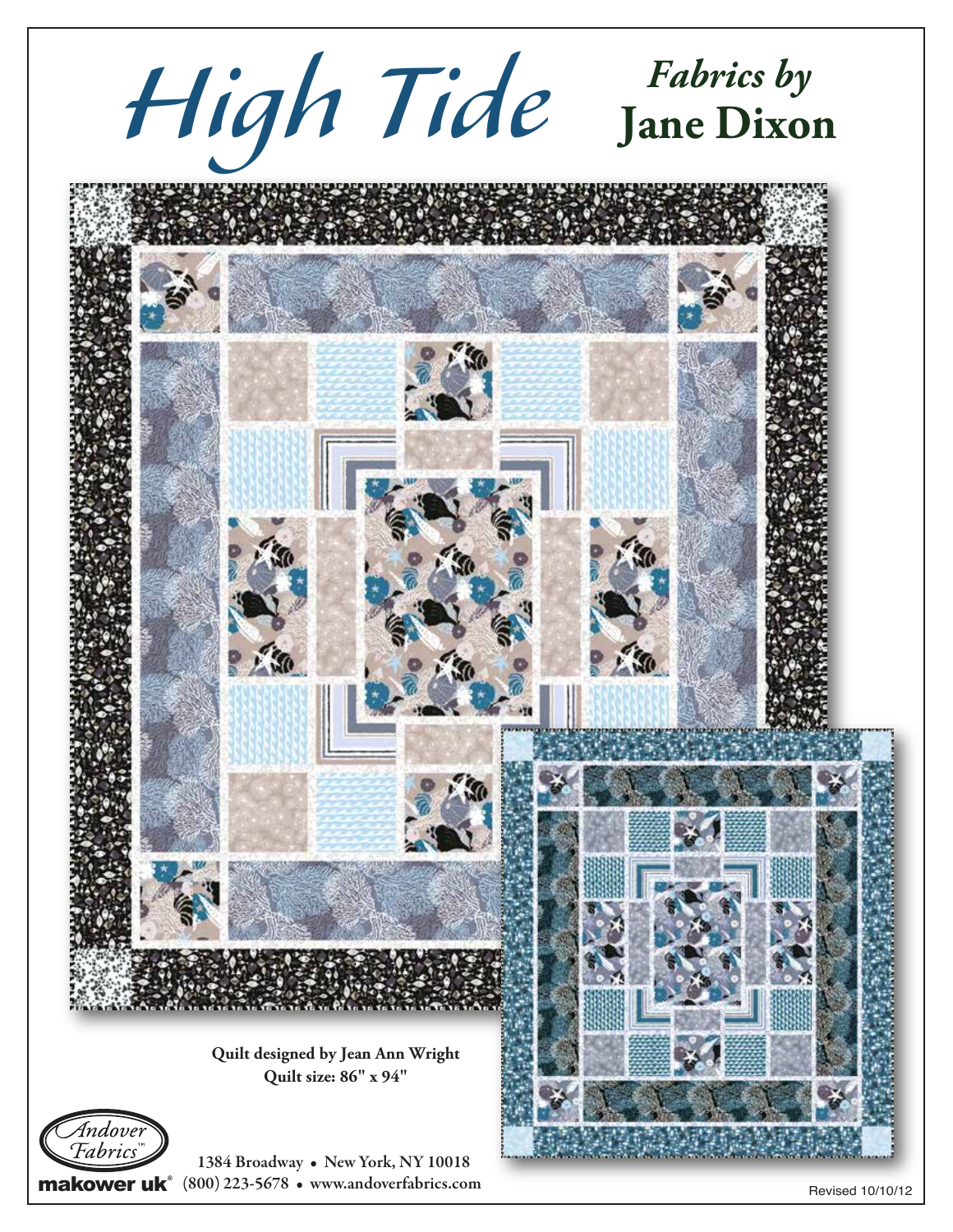## **High Tide Quilt**

*Introducing Andover Fabrics new collection: High Tide by Jane Dixon Quilt designed by Jean Ann Wright*

*Exotic large-scale oceanic prints are showcased in this queen-size bed quilt.* Quilt finishes 86" x 94" *e center panel and big patches, framed with narrow sashing, make for a quick and easy project. Choose from the teal colorway or a more neutral version to make a quilt sure to please anyone who enjoys sun, sand, and water.*

|                 |                      | Yardage              | <b>Neutral</b> | Blue    |
|-----------------|----------------------|----------------------|----------------|---------|
| Fabric A        | center, borders 2, 3 | $1\frac{1}{4}$ yards | 5929-N         | 5929-B  |
| <b>Fabric B</b> | border 3             | $1\frac{3}{4}$ yards | 5930-NT        | 5930-BK |
| <b>Fabric C</b> | border 4             | $1\frac{3}{4}$ yards | 5931-NK        | 5931-B  |
| <b>Fabric D</b> | border 1             | $\frac{5}{8}$ yard   | 5932-N         | 5932-B  |
| <b>Fabric E</b> | borders 1, 2         | $\frac{5}{8}$ yard   | 5933-N         | 5933-B  |
| <b>Fabric F</b> | border 4             | $\frac{1}{4}$ yard   | 5935-NK        | 5933-BL |
| <b>Fabric G</b> | border 2             | $\frac{5}{8}$ yard   | 5934-NT        | 5934-B  |
| <b>Fabric H</b> | binding              | $\frac{3}{4}$ yard   | 5934-NK        | 5934-NK |
| Fabric I        | sashes               | $1\frac{1}{4}$ yards | 5935-N         | 5935-B  |
| <b>Backing</b>  |                      | 8 yards              | 5932-N         | 5932-B  |

#### **Cutting Directions**

**Note:** All measurements are cut sizes and include  $\frac{1}{4}$ " seam allowances. Borders are cut the exact lengths required plus  $\frac{1}{4}$ " seam allowances. WOF designates the width of fabric from selvedge to selvedge (approximately 42" wide).

- **Fabric A** Cut (1) panel  $19\frac{1}{2}$  x  $27\frac{1}{2}$ " Cut (2) strips  $9\frac{1}{2}$ " x  $18\frac{1}{2}$ " Cut (2) strips  $9\frac{1}{2}$ " x  $10\frac{1}{2}$ " Cut (4) squares  $9\frac{1}{2}$ " x  $9\frac{1}{2}$ "
- **Fabric B** Cut (2) borders  $9\frac{1}{2}$ " x  $58\frac{1}{2}$ ", cut lengthwise Cut (2) borders  $9\frac{1}{2}$ " x  $50\frac{1}{2}$ ", cut lengthwise
- **Fabric C** Cut (2) borders  $7\frac{1}{2}$ " x  $80\frac{1}{2}$ ", cut crosswise and pieced Cut (2) borders  $7\frac{1}{2}$ " x  $72\frac{1}{2}$ ", cut crosswise and pieced
- **Fabric D** Cut (8) rectangles  $5''$  x  $9\frac{1}{2}$ "
- **Fabric E** Cut (2) rectangles  $5''$  x  $18\frac{1}{2}$ Cut (2) rectangles  $5" \times 10\frac{1}{2}$ " Cut (4) squares  $9\frac{1}{2}$ " x  $9\frac{1}{2}$ "
- **Fabric F** Cut (4) squares  $7\frac{1}{2}$ " x  $7\frac{1}{2}$ "

**Fabric G** Cut (8) squares  $9\frac{1}{2}$ " x  $9\frac{1}{2}$ "

Fabric H Cut (10) strips 2<sup>1</sup>/<sub>2</sub>" x WOF for binding

- **Fabric I** Note: These long strips are cut in the order needed to stitch to the quilt. Cut (26) strips  $1\frac{1}{2}$ " x WOF, pieced as necessary to make the following: (2) strips  $1\frac{1}{2}$ " x  $27\frac{1}{2}$ " (side border 1) (2) strips  $1\frac{1}{2}$ " x  $21\frac{1}{2}$ " (top/bottom border 1) (2) strips  $1\frac{1}{2}$ " x  $38\frac{1}{2}$ " (side border 2) (2) strips  $1\frac{1}{2}$ " x  $50\frac{1}{2}$ " (top/bottom border 2) (2) strips  $1\frac{1}{2}$ " x 58 $\frac{1}{2}$ " (side border 3) (4) strips  $1\frac{1}{2}$ " x  $70\frac{1}{2}$ " (top/bottom border 3) (2) strips  $1\frac{1}{2}$ " x  $80\frac{1}{2}$ " (side border 4) (8) rectangles  $1\frac{1}{2}$ " x 5" (border 1) (16) rectangles  $1\frac{1}{2}$ " x  $9\frac{1}{2}$ " (borders 2, 3)
- **Backing** Cut (3) panels 34" x 94", pieced to fit quilt top with overlap on all sides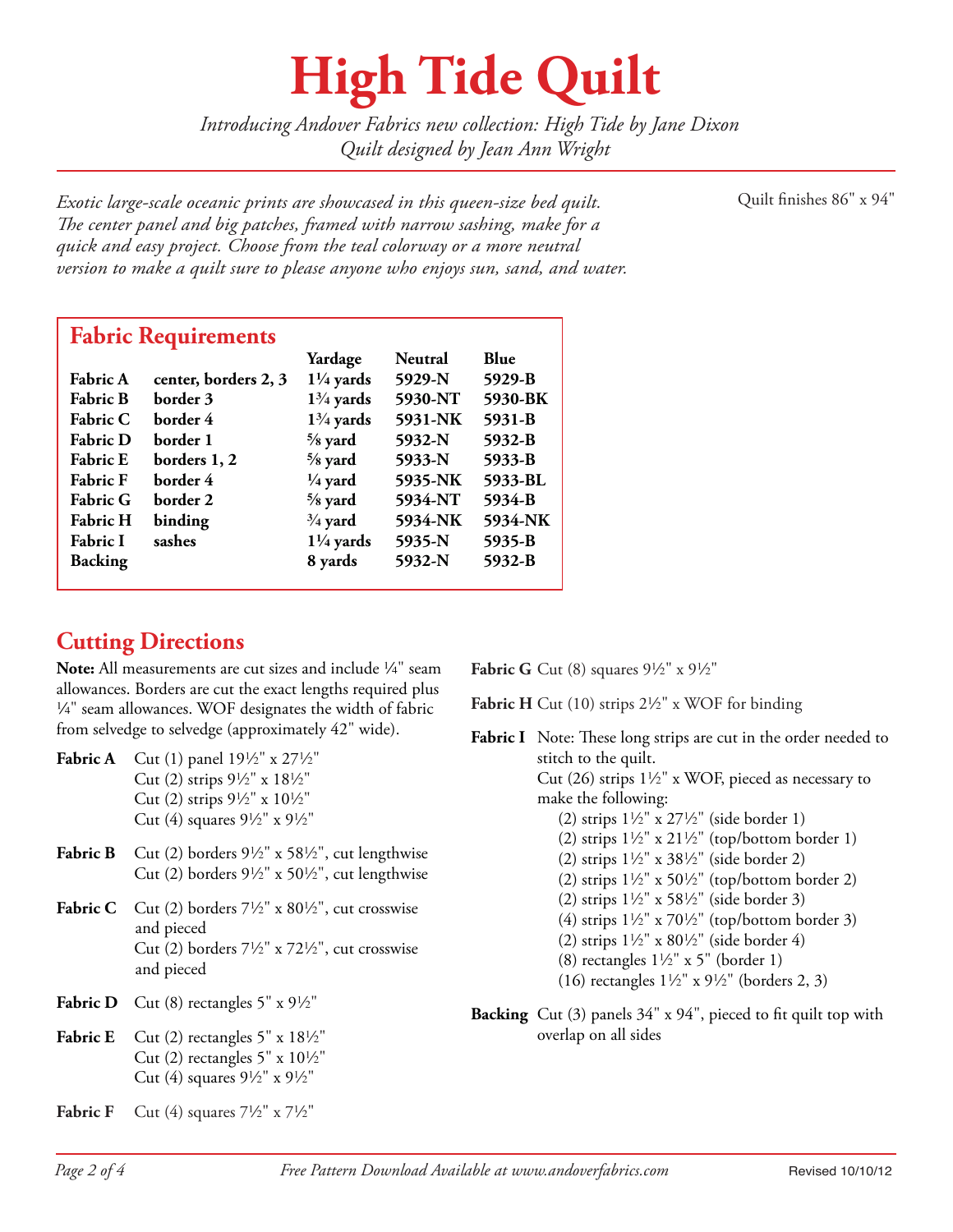### **High Tide Quilt**

#### **Making the Quilt**

- **1.** Cut the patches and strips as listed in the Cutting Directions. Make the center panel. Matching centers and ends, sew the  $27\frac{1}{2}$ " fabric I strips to the sides of the A rectangle. Sew the  $21\frac{1}{2}$ " I strips to the top and bottom of the A.
- **2. Border 1:** Referring to the Quilt Diagram, sew Fabric I 5" strips to the ends of a Fabric E 18½" rectangle. Add a Fabric D rectangle to each end. Make 2 borders like this. Matching centers, sew these borders to the sides of the center panel, stopping stitching  $\frac{1}{4}$ " from the edge of the quilt to allow for the mitered corners.
- **3.** Similarly, sew 5" I strips to the ends of a Fabric E 10½" rectangle. Sew a D rectangle to each end. Repeat. Matching centers, sew these strips to the top and bottom of the center panel. Miter the corners. Trim the excess from the seam allowances.
- **4. Border 2:** Referring to the Quilt Diagram, sew Fabric I  $9\frac{1}{2}$ " strips to both ends of a Fabric A 181/2" rectangle. Sew a Fabric G  $9\frac{1}{2}$ " square to each end. Matching centers and ends, sew a Fabric I 38½" strip to a long side of the pieced border. Repeat. With the I strips toward the center panel, sew these borders to the sides of the quilt.
- **5.** Similarly, join 1 Fabric A  $9\frac{1}{2}$ " x  $10\frac{1}{2}$ " rectangle, 4 Fabric I  $9\frac{1}{2}$ " strips, 2 Fabric G  $9\frac{1}{2}$ " squares, and 2 Fabric E  $9\frac{1}{2}$ " squares in the order shown. Matching centers and ends, sew a Fabric I  $50\frac{1}{2}$ " strip to a long side of this border. Repeat. With the I strips toward the center panel, sew these borders to the top and bottom of the quilt.
- **6. Border 3:** Matching centers and ends, sew a Fabric I 58½" strip to a Fabric B 582" border. Repeat. With the I strips toward the center, sew these borders to the sides of the quilt.
- **7.** Sew 2 Fabric A 91/2" squares, 2 Fabric I 91/2" strips, and a Fabric B 501/2" border together in the order shown. Repeat. Matching centers and ends, sew Fabric I 701/2" strips to both long sides of the border. Repeat. Sew these borders to the top and bottom of the quilt.
- **8. Border 4:** Matching centers and ends, sew a Fabric I 80<sup>1</sup>/<sub>2</sub>" strip to a long side of a Fabric C  $80\frac{1}{2}$ " border. Repeat. With the I strips toward the center, sew these borders to the sides of the quilt.
- **9.** Add a Fabric F square to each end of a Fabric C 72½" border. Repeat. Sew these borders to the top and bottom of the quilt.

#### **Finishing the Quilt**

**10.** Layer quilt with batting and backing. Quilt in the ditch around borders and block patches. Quilt around the printed motifs in the center panel and in the borders. Bind to finish the quilt.